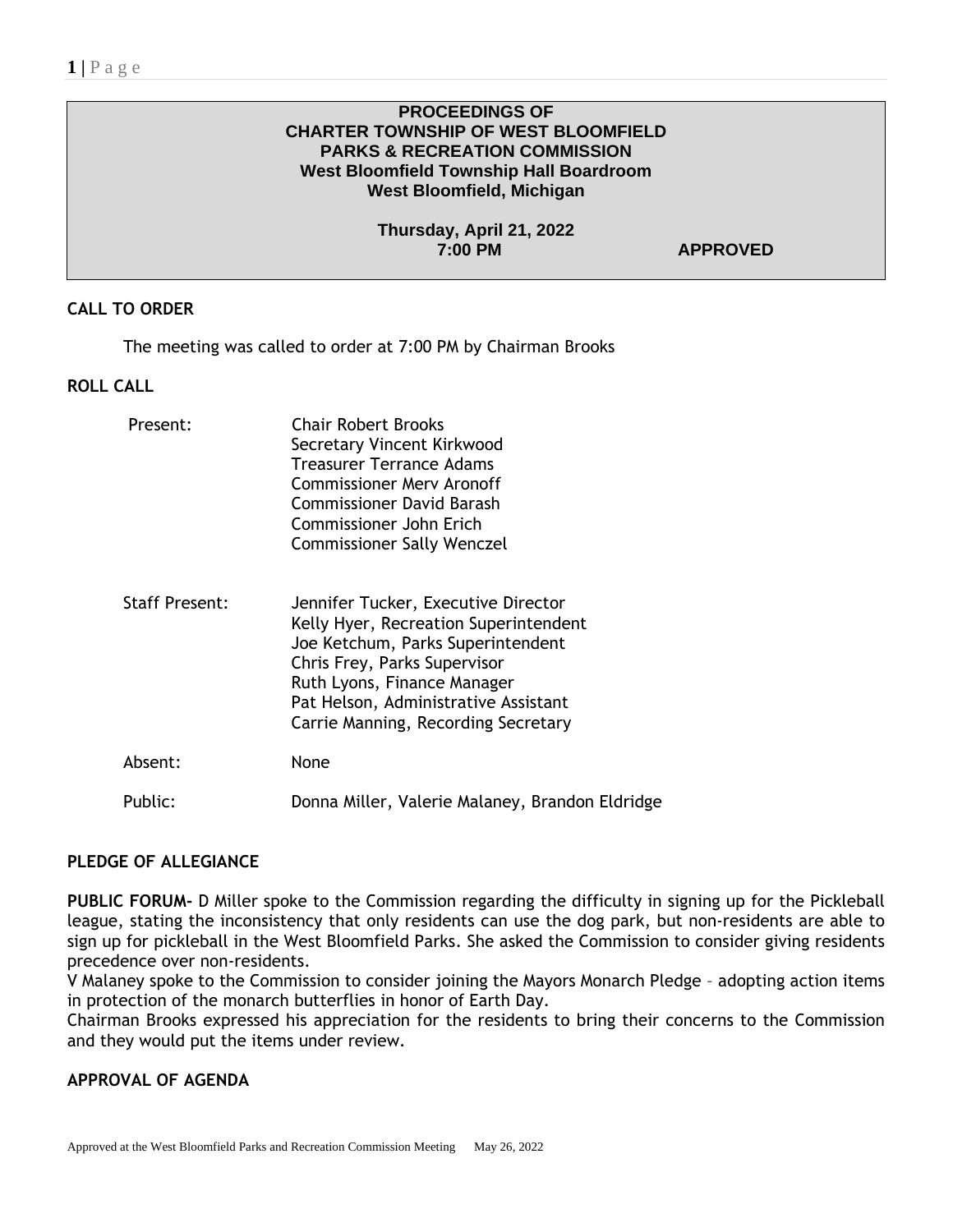**Prior to approval of the agenda, Chairman Brooks excluded Item 7 from the agenda and proposed moving Item 13B after Item 15 in the agenda.**

**Motion by Commissioner Aronoff seconded by Commissioner Erich to approve the agenda.** 

**Ayes: 7 Nays: 0 Absent: 0 Motion Carried 7-0**

### **CONSENT AGENDA**

Items A through G are Consent Agenda matters considered to be routine by the Commission and enacted by one motion unless a member of the Commission wishes to discuss one of the topics.

- A) Approval of Minutes from the Special Meeting of March 10, 2022.
- B) Approval of Minutes from March 24. 2022
- C) Approval of March Revenue and Expense Report.
- D) Approval of Prepaid Expenditures in the amount of \$212,491.12.
- E) Approval of Expenditures paid by Check in the amount of \$95.011.24.
- F) Approval of Credit Card Refunds totaling \$2,160.00 for the month of March 2022.
- G) Receipt of the March Cash Balance.

**Motion by Commissioner Barash, seconded by Commissioner Aronoff to approve items A through G on the Consent Agenda.**

**Ayes: 7 Nays: 0 Absent: 0 Motion Carried 7-0**

**Presentation for Years of Service Recognition for Joe Ketchum, Park Superintendent**

Chairman Brooks adopted and approved a resolution whereas the West Bloomfield Parks and Recreation Commission declared their appreciation and gratitude to Joe Ketchum for 30 years of dedicated service to the West Bloomfield Parks and Recreation.

### **Presentation for Years of Service Recognition for Ruth Lyons, Finance Manager**

Chairman Brooks adopted and approved a resolution whereas the West Bloomfield Parks and Recreation Commission declared their appreciation and gratitude to Ruth Lyons for 16 years as the Finance Manager for the West Bloomfield Parks and Recreation Commission

The Commissioners, Superintendent Hyer and Executive Director Tucker expressed their sincere appreciation for the service and loyalty provided by both Superintendent Ketchum and Finance Manager Lyons.

### **STAFF REPORT**

Executive Director Tucker, Superintendent Hyer and Superintendent Ketchum provided a Staff Report to the Commission.

Executive Director Tucker informed the Commission that the grant from Oakland County had been approved for the Green Flush Bathroom facility and potable water at the West Bloomfield trailhead on April 8th. Staff also pursuing a grant for Social Worker Services for Seniors Project for \$85,000 backed by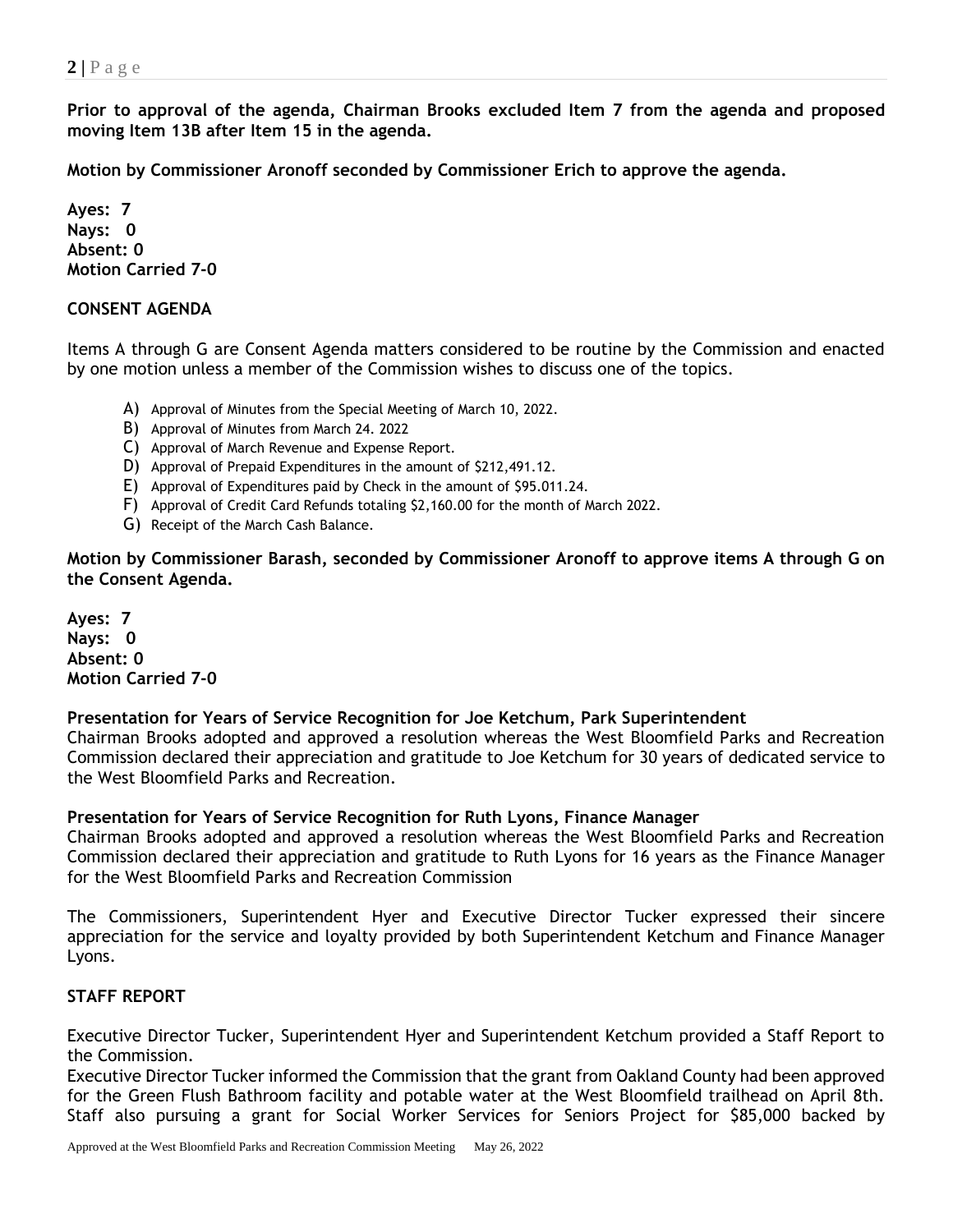Congresswoman Haley Stevens. Director Tucker also updated the grant status for the accessible playground at Drake Sports Park and that would be decided on by the end of the year. On April 11th the West Bloomfield School District approved the one-year agreement for Connect to move to the facility at Abbott Middle School. Director Tucker announced several new staff members. Kailyn McMahon- Senior Services Manager, David Anthony- Naturalist, Abby Burgess- Marketing Associate and Jack Schneider- Parks Operations I.

Superintendent Hyer updated the Commissioners on the success of the First Mom 2 Mom sale. There were 35 tables of vendors and over 300 shoppers attended the event. Senior attendance at Connect is up. Programs including Bingo, St. Patrick's Day Luncheon, Blood Pressure checks and Spanish lessons have been very popular. Native Plant Sale online registration opens at midnight May 15<sup>th</sup>. Concerts in the Park will resume May 19<sup>th</sup> at Marshbank Park and Food Truck Tuesday's event will be held on May 17<sup>th at</sup> the Civic Center complex.

Parks Supervisor Frey reported the snow and ice equipment had been removed, serviced, and stored for the season. Sled Hills have been taken down and fencing removed. Landscape materials have been delivered and staff has re-hung the swings in the playgrounds after removing them during the winter to protect them from the winter elements. General Spring cleanup has begun in the parking lots and mulch has been installed in the landscape beds. Staff attended training classes offered through the Michigan Green Industry Association as well as the mParks Spring MIOSHA workshop. Topics covered were general safety issues, proper use of fire extinguishers, personal protection equipment and aerial lifts and ladders.

## **ITEMS FROM THE OFFICERS**

## **A. Items from the Chairperson**

Chairman Brooks welcomed the new hires.

## **B. Items from the Secretary**

Secretary Kirkwood also welcomed the new hires and congratulated Superintendent Ketchum and Finance Manager Lyons on their retirements.

## **C. Items from the Treasurer**

Treasurer Adams welcomed the new hires and reported on personally attending recent events.

## **COMMITTEE REPORTS**

## **Executive: Chairman Brooks**

Chairman Brooks stated they met on April 7, 2022, at 6pm. Present were himself, Secretary Kirkwood, and Treasurer Adams. They discussed tonight's agenda, COVID-19 updates, personnel updates, and open positions. There was discussion on exit and 360 reviews. The Committee discussed updates on several ongoing projects including the Schulak Agreement, Senior Services location, the Finance Audit, and grant applications. Their next scheduled meeting is May 9<sup>th</sup> at 6pm.

## **Finance: Report from Treasurer Adams**

Treasurer Adams indicated the Finance Committee met April 21, 2022, prior to the Commission meeting. The Committee assessed budget to actual spending for the period ending March 31st, revenues associated with property taxes, recreation, and other sources of income. The committee was satisfied with the positive results and reported under budget on spending for the first quarter of the year. Also discussed were items on tonight's Commission agenda. The next meeting is scheduled on May 26<sup>th</sup>, prior to the regular Commission meeting.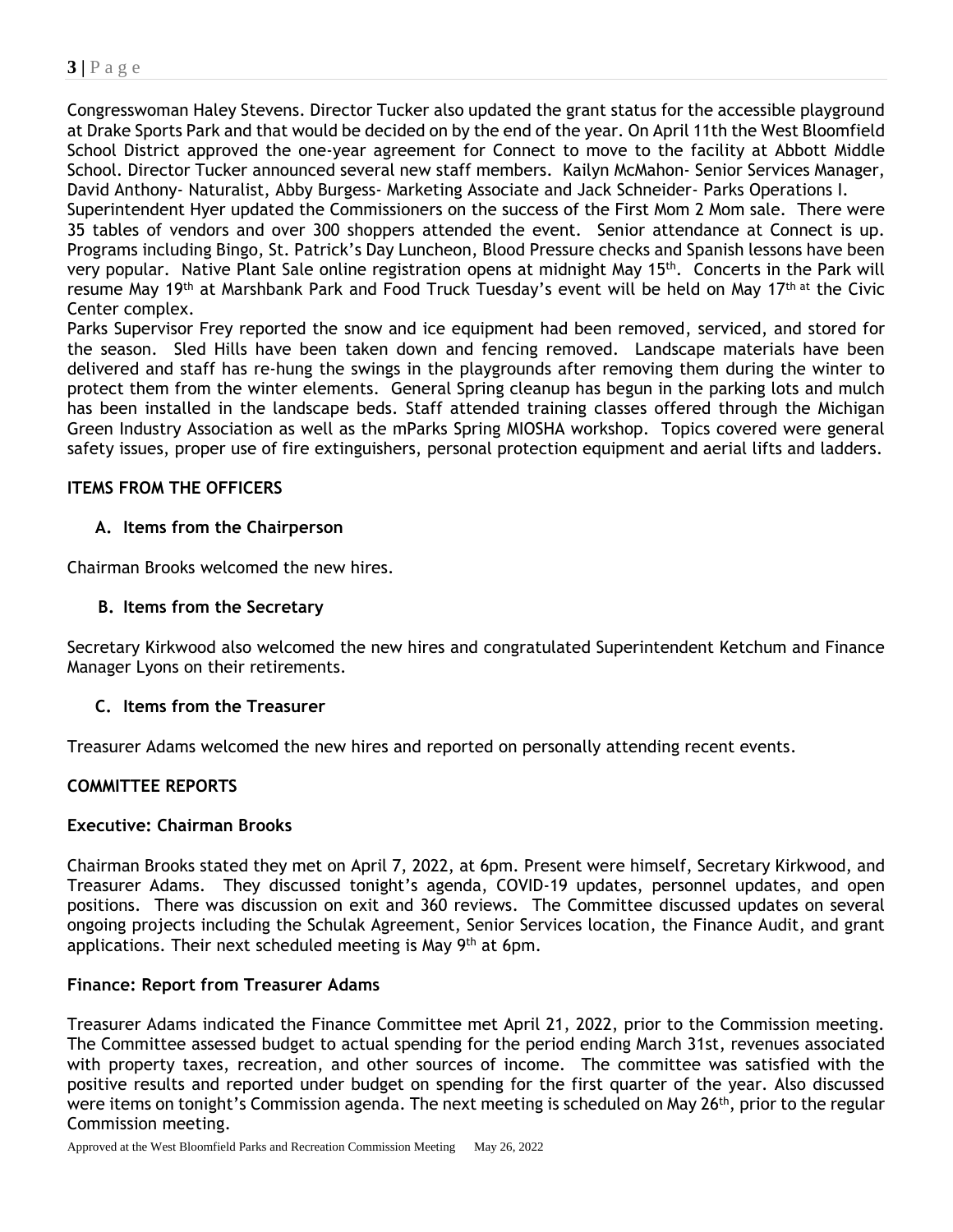## **Strategic Plan: Report from Commissioner Wenczel**

Commissioner Wenczel reported that the Committee did not meet this month but will be meeting before the next Commission meeting.

**PUBLIC FORUM – None**

**ANNOUNCEMENTS - None**

**A motion was made by Commissioner Aronoff and seconded by Commissioner Wenczel to add Resolution A<sup>2</sup> to Item 13: New Business.**

**Ayes: 7 Nays: 0 Absent: 0 Motion Carried 7-0**

#### **NEW BUSINESS**

**A. Consideration to Approve the contract with DLZ Michigan Inc.**

Staff is recommending the Commission approve the proposal for "as needed" professional services for an amount not to exceed \$23,000. DLZ has performed similar work I the past for the Commission and Staff has been satisfied with their work.

**Motion by Commissioner Wenczel second by Commissioner Aronoff to Approve.**

**Ayes: 7 Nays: 0 Absent: 0 Motion Carried 7-0**

 **A 2 . Consideration for a Resolution of Support for the Social Work Services for Seniors Project.** West Bloomfield Township Parks and Recreation Commission has submitted a request to Congresswoman Haley Stevens' Office as part of the Community Project Funding Requests in the amount of \$85,000. The Project will provide a social work professional to assist Senior Citizens find resources that increase their quality of life.

**Chairman Brooks called for a vote on the Resolution. Ayes: 7 Nays: 0 Absent: 0 Motion Carried 7-0**

**Chairman Brooks certified the Resolution.**

**Motion by Commissioner Barash second by Commissioner Wenczel to move to Closed Session at 8:17pm. Closed Session ended at 9:55 pm.**

## **ADJOURNMENT**